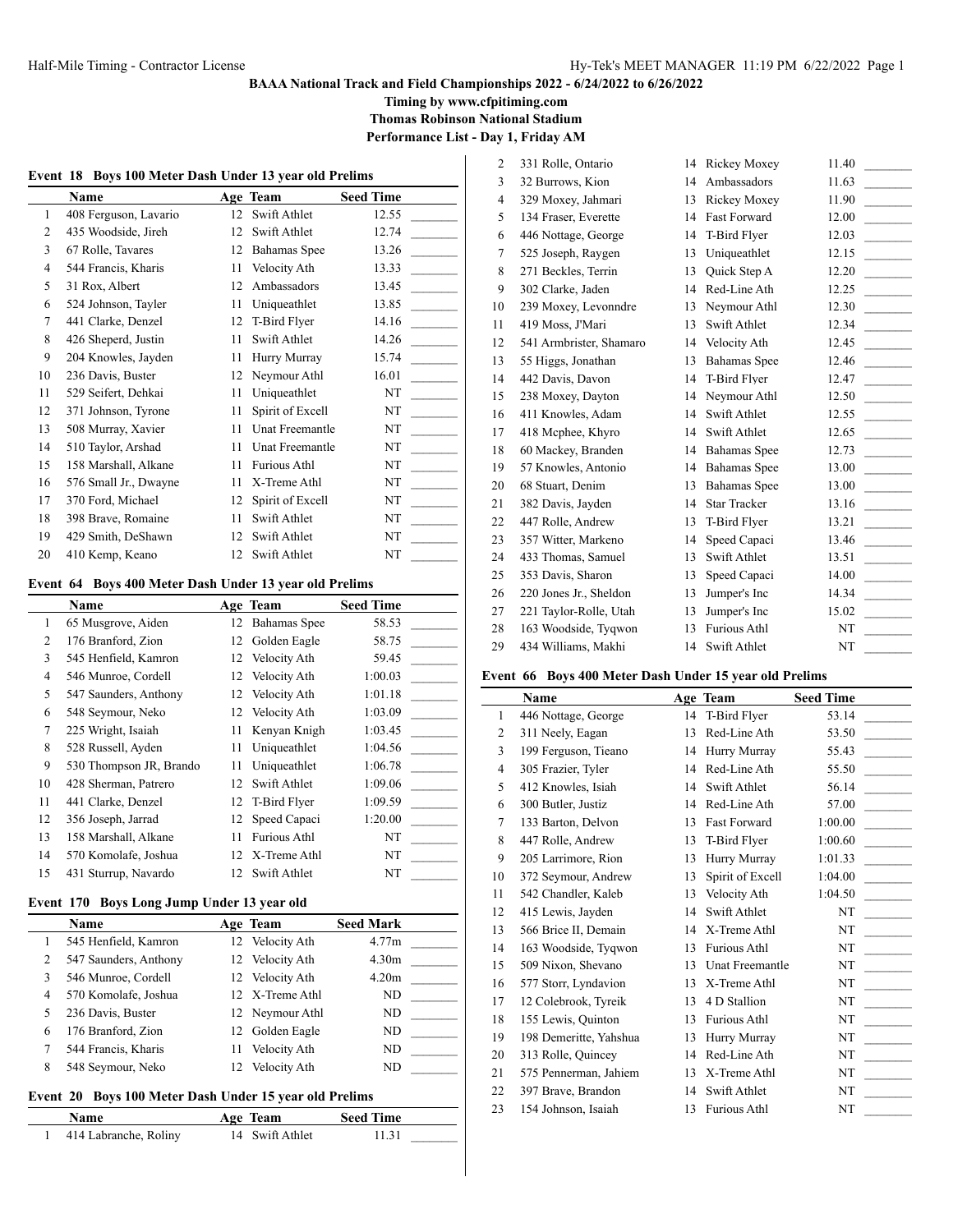# **BAAA National Track and Field Championships 2022 - 6/24/2022 to 6/26/2022**

**Timing by www.cfpitiming.com**

**Thomas Robinson National Stadium**

**Performance List - Day 1, Friday AM**

 $\overline{a}$ 

|  |  |  | Event 172 Boys Long Jump Under 15 year old |
|--|--|--|--------------------------------------------|
|--|--|--|--------------------------------------------|

|   | <b>Name</b>            |     | Age Team        | <b>Seed Mark</b>  |
|---|------------------------|-----|-----------------|-------------------|
|   | 442 Davis, Davon       |     | 14 T-Bird Flyer | 5.56m             |
| 2 | 271 Beckles, Terrin    | 13  | Quick Step A    | 5.07m             |
| 3 | 220 Jones Jr., Sheldon | 13  | Jumper's Inc    | 4.42m             |
| 4 | 221 Taylor-Rolle, Utah | 13. | Jumper's Inc    | 4.39 <sub>m</sub> |
|   | 566 Brice II, Demain   |     | 14 X-Treme Athl | ND                |
| 6 | 542 Chandler, Kaleb    |     | 13 Velocity Ath | ND.               |
|   | 577 Storr, Lyndavion   |     | 13 X-Treme Athl | ND                |
| 8 | 12 Colebrook, Tyreik   |     | 13 4 D Stallion | ND                |
| 9 | 575 Pennerman, Jahiem  |     | 13 X-Treme Athl | ND                |

# **Event 22 Boys 100 Meter Dash Under 17 year old Prelims**

| <b>BAH Bahamas National</b><br>9.91 |                         |                  |                     |                  |  |  |
|-------------------------------------|-------------------------|------------------|---------------------|------------------|--|--|
|                                     | 10.60                   | U20 U20 Standard |                     |                  |  |  |
|                                     | Name                    |                  | Age Team            | <b>Seed Time</b> |  |  |
| 1                                   | 511 Brown, Andrew       | 15               | Unattached-APB      | 10.99            |  |  |
| 2                                   | 106 Whyms, Caldon       | 16               | Core Athleti        | 11.21            |  |  |
| 3                                   | 452 Jennings, Brody     | 15               | Top End Trac        | 11.23            |  |  |
| 4                                   | 425 Rolle, Ishmael      | 16               | Swift Athlet        | 11.26            |  |  |
| 5                                   | 383 McBride, Nijae      | 15               | <b>Star Tracker</b> | 11.29            |  |  |
| 6                                   | 360 Kemp, Kaelin        | 16               | Spiaathletic        | 11.50            |  |  |
| 7                                   | 274 Jackson, Donovan    | 16               | Quick Step A        | 11.60            |  |  |
| 8                                   | 115 armbrister, tairjiv | 16               | <b>Fast Forward</b> | 11.63            |  |  |
| 9                                   | 275 Moss-Smith, David   | 16               | Quick Step A        | 11.75            |  |  |
| 10                                  | 66 Oliver, Travanti     | 15               | <b>Bahamas</b> Spee | 11.80            |  |  |
| 11                                  | 404 Etieen, Finley      | 15               | Swift Athlet        | 11.80            |  |  |
| 12                                  | 355 Henfield, Nicholas  | 16               | Speed Capaci        | 11.80            |  |  |
| 13                                  | 237 Faustin, Carl       | 16               | Neymour Athl        | 11.90            |  |  |
| 14                                  | 543 Dean, Shane         | 15               | Velocity Ath        | 12.01            |  |  |
| 15                                  | 445 McKenzie, Garvin    | 16               | T-Bird Flyer        | 12.02            |  |  |
| 16                                  | 41 Evans, Thoreon       | 16               | Andros Heats        | 12.04            |  |  |
| 17                                  | 420 Musgrove, Jefery    | 15               | Swift Athlet        | 12.06            |  |  |
| 18                                  | 432 Thomas, Chaketo     | 15               | Swift Athlet        | 12.15            |  |  |
| 19                                  | 240 Roberts, De'lano    | 16               | Neymour Athl        | 12.22            |  |  |
| 20                                  | 352 Cooper, Jayden      | 15               | Speed Capaci        | 12.30            |  |  |
| 21                                  | 49 Bienescar, Richard   | 16               | Bahamas Spee        | 12.41            |  |  |
| 22                                  | 210 Rolle, Thomas       | 16               | Hurry Murray        | 13.99            |  |  |
| 23                                  | 160 Nesbitt, Jerick     | 16               | Furious Athl        | NT               |  |  |
| 24                                  | 301 Christie, khalon    | 16               | Red-Line Ath        | NT               |  |  |
| 25                                  | 315 Saunders, Ke Van    | 16               | Red-Line Ath        | NT               |  |  |
| 26                                  | 328 Moss, Carl          | 16               | Rickey Moxey        | NT               |  |  |
| 27                                  | 306 Johnson, K Juan     | 15               | Red-Line Ath        | NT               |  |  |

### **Event 68 Boys 400 Meter Dash Under 17 year old Prelims**

|   | 47.60                 | U20 U20 Standard | 43.48 BAH Bahamas National |                  |  |
|---|-----------------------|------------------|----------------------------|------------------|--|
|   | Name                  |                  | Age Team                   | <b>Seed Time</b> |  |
|   | 62 Miller, Zion       |                  | 16 Bahamas Spee            | 49.32            |  |
| 2 | 118 Munnings, Berkley |                  | 16 Fast Forward            | 49.63            |  |
| 3 | 316 Skinner, Tumani   |                  | 16 Red-Line Ath            | 49.79            |  |
| 4 | 175 Bowleg, Ackeem    |                  | 16 Golden Eagle            | 50.30            |  |
|   | 241 Shepherd, Zion    |                  | 15 Neymour Athl            | 50.91            |  |
|   | 178 Pratt, Erris      |                  | Golden Eagle               | 51.20            |  |

| 361 McNeil, Maxwell<br>310 Moss, Morgan | 16<br>16            | Spiaathletic        | 52.20   |  |
|-----------------------------------------|---------------------|---------------------|---------|--|
|                                         |                     |                     |         |  |
|                                         |                     | Red-Line Ath        | 52.30   |  |
|                                         | 15                  | Top End Trac        | 52.35   |  |
| 173 Sweeting, Ashton                    | 16                  | GB Heats Ath        | 52.93   |  |
| 50 Cesar, Chris                         | 15                  | Bahamas Spee        | 54.00   |  |
| 125 Davis, Zion                         | 15                  | <b>Fast Forward</b> | 54.81   |  |
| 278 Smikle, Jehiel                      | 16                  | Quick Step A        | 55.02   |  |
| 41 Evans, Thoreon                       | 16                  | Andros Heats        | 55.15   |  |
| 61 Mertilien, Jeremiah                  | 15                  | Bahamas Spee        | 56.63   |  |
| 445 McKenzie, Garvin                    | 16                  | T-Bird Flyer        | 57.12   |  |
| 211 Sene, Gee                           | 15                  | Hurry Murray        | 57.54   |  |
| 400 Brown, Justin                       | 16                  | Swift Athlet        | 58.33   |  |
| 354 Dean, Stanford                      | 16                  | Speed Capaci        | 59.61   |  |
| 202 Kelly, Kaelano                      | 15                  | Hurry Murray        | 1:00.97 |  |
| 197 Burnside, Laurence                  | 15                  | Hurry Murray        | 1:00.97 |  |
| 150 Bain, Taniero                       | 16                  | Furious Athl        | NT      |  |
| 157 Mackey, Shano                       | 16                  | <b>Furious Athl</b> | NT      |  |
| 161 Rolle, Avion                        | 16                  | Furious Athl        | NT      |  |
| 151 Bain, Tashano                       | 16                  | Furious Athl        | NT      |  |
| 277 Simon, Dylan                        | 15                  | Quick Step A        | NT      |  |
| 15 Gibson, Theo                         | 15                  | 4 D Stallion        | NT      |  |
|                                         | 452 Jennings, Brody |                     |         |  |

### **Event 260 Boys 16 & Under 3000 Meter Run Under 17 year old**

**9:32.00 U20 U20 Standard**

|                     | 10:26.39 BAH Bahamas National |                  |  |
|---------------------|-------------------------------|------------------|--|
| Name                | Age Team                      | <b>Seed Time</b> |  |
| 449 Taylor, Aden    | 15 T-Bird Flver               | 10:50.23         |  |
| 40 Evans, Thareo    | 16 Andros Heats               | 12:44.26         |  |
| 206 Martin, Ross    | 15 Hurry Murray               | NT               |  |
| 201 Johnson, Nathan | 17 Hurry Murray               | NT               |  |

### **Event 24 Boys 100 Meter Dash Under 20 year old Prelims**

| 9.91 BAH Bahamas National |
|---------------------------|
| 10.60 U20 U20 Standard    |

|    | Name                        |    | Age Team            | <b>Seed Time</b> |  |
|----|-----------------------------|----|---------------------|------------------|--|
| 1  | 215 John, Nazzio            | 19 | Internationa        | 10.20            |  |
| 2  | 401 Brown Jr., Carlos       | 17 | Swift Athlet        | 10.44            |  |
| 3  | 127 Evans, Zachary          | 18 | Fast Forward        | 10.45            |  |
| 4  | 128 Ferguson, Keano         | 19 | <b>Fast Forward</b> | 10.66            |  |
| 5  | 64 Musgrove, Adam           | 18 | Bahamas Spee        | 10.69            |  |
| 6  | 171 Leathen, Albert         | 18 | GB Heats Ath        | 10.70            |  |
| 7  | 523 Cartwright, Michael     | 17 | Uniqueathlet        | 10.71            |  |
| 8  | 308 Marshall, Sean          | 18 | Red-Line Ath        | 10.82            |  |
| 9  | 304 Fowler, Jonathon        | 17 | Red-Line Ath        | 10.83            |  |
| 10 | 116 dean, alexander         | 17 | <b>Fast Forward</b> | 10.86            |  |
| 11 | 403 Deveaux, Terrance       | 18 | Swift Athlet        | 10.95            |  |
| 12 | 130 Smith, Kameron          | 18 | <b>Fast Forward</b> | 10.97            |  |
| 13 | 454 Benjamin, Kevaughn      | 19 | T & C Sr.           | 11.02            |  |
| 14 | 359 Johnson, Earle          | 17 | Spiaathletic        | 11.10            |  |
| 15 | 119 Thompson, Taryll        | 17 | <b>Fast Forward</b> | 11.14            |  |
| 16 | 129 Moss, Khory             | 17 | <b>Fast Forward</b> | 11.20            |  |
| 17 | 406 Farrington Jr., Samalie | 18 | Swift Athlet        | 11.21            |  |
| 18 | 430 Strachan, Tafar         | 18 | Swift Athlet        | 11.42            |  |
| 19 | 422 Nixon, Brenicko         | 17 | Swift Athlet        | 11.53            |  |